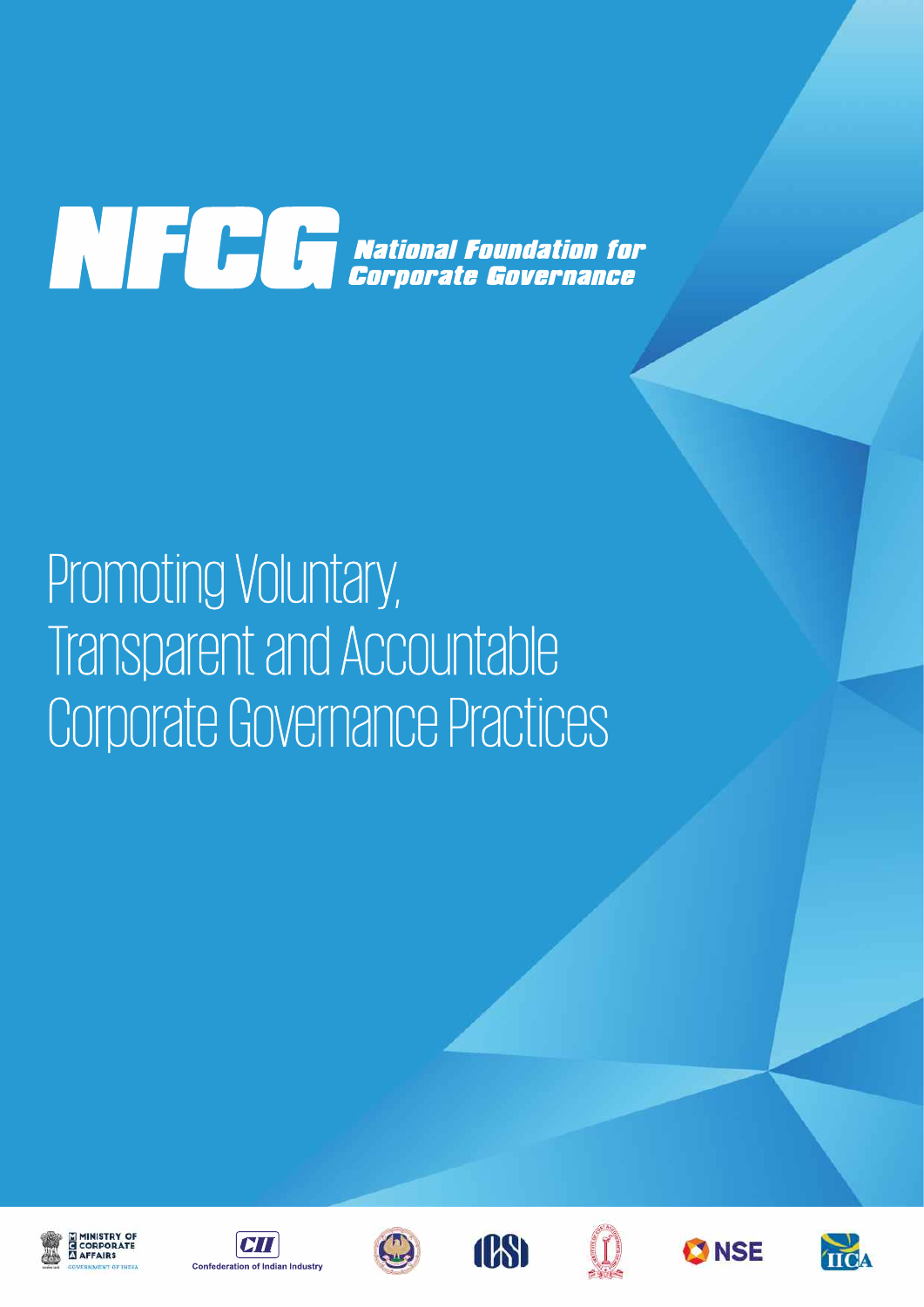# **About North Communist Constant Constant Constant Constant Constant Constant Constant Constant Constant Constant Constant Constant Constant Constant Constant Constant Constant Constant Constant Constant Constant Constant Constan**

In 2003, the Ministry of Corporate Affairs (MCA) led a unique PPP model to set up the National Foundation for Corporate Governance in partnership with the Confederation of Indian Industry, the Institute of Company Secretaries of India and the Institute of Chartered Accountants of India. Subsequently, the Institute of Cost Accountants of India, National Stock Exchange and the Indian Institute of Corporate Affairs also joined with an objective to promote good Corporate Governance practices both at the level of individual corporates and Industry as a whole.

NFCG endeavors to create a business environment that promotes voluntary adoption of good corporate governance practices.

#### **Vision**



Be the Key Facilitator and Reference Point for highest standards of Corporate Governance in India.

#### **Mision**

- To foster a culture of good corporate governance
- To create a framework of best practices, structure, processes and ethics
- To reduce the existing gap between Corporate Governance framework & actual compliance by corporates
- To facilitate effective participation of different stakeholders
- To catalyse capacity building in emerging areas of corporate governance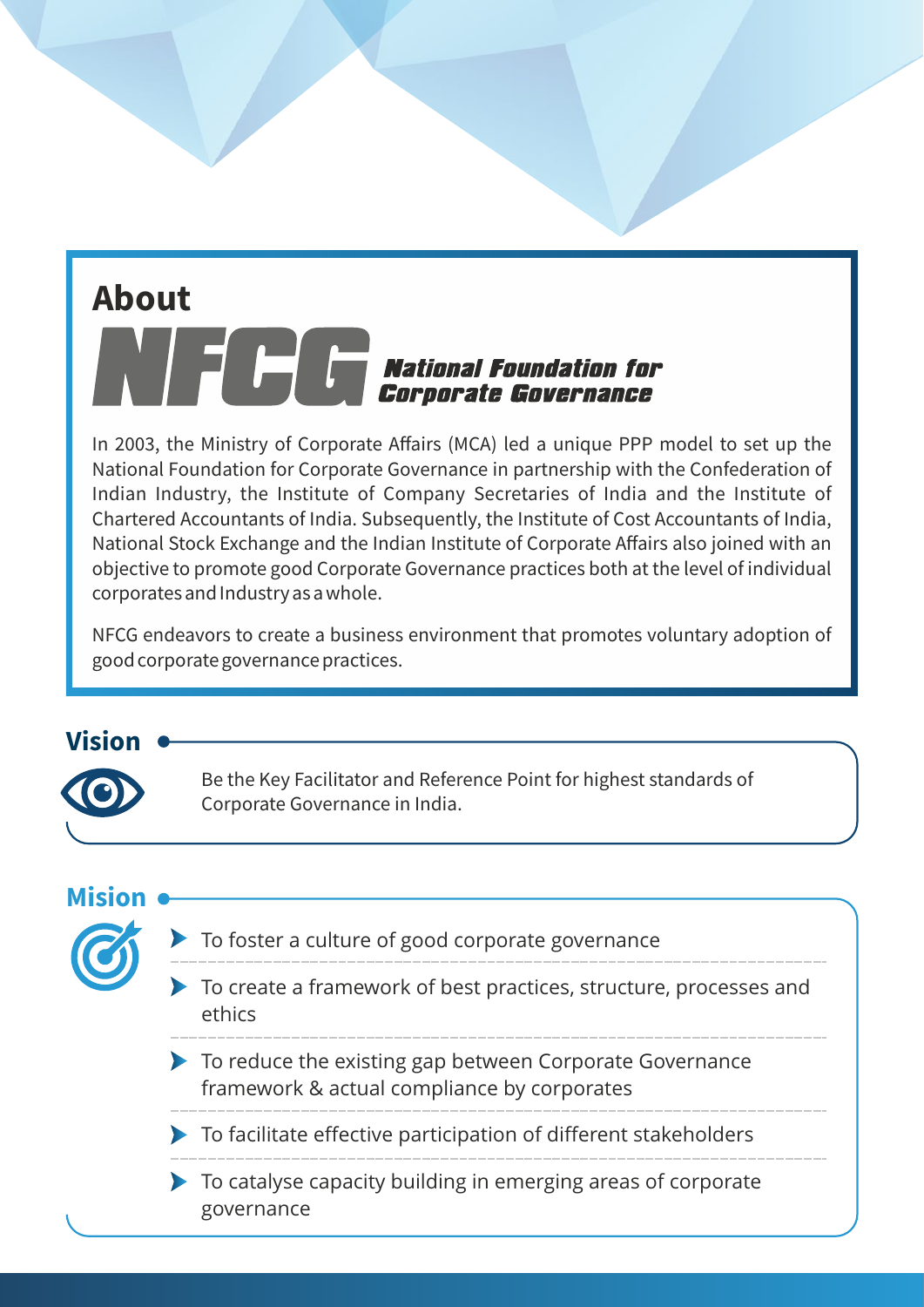

## **Four Pronged Strategy**



# **NFCG Governing Structure** Governing Council Board of Trustees Executive Directorate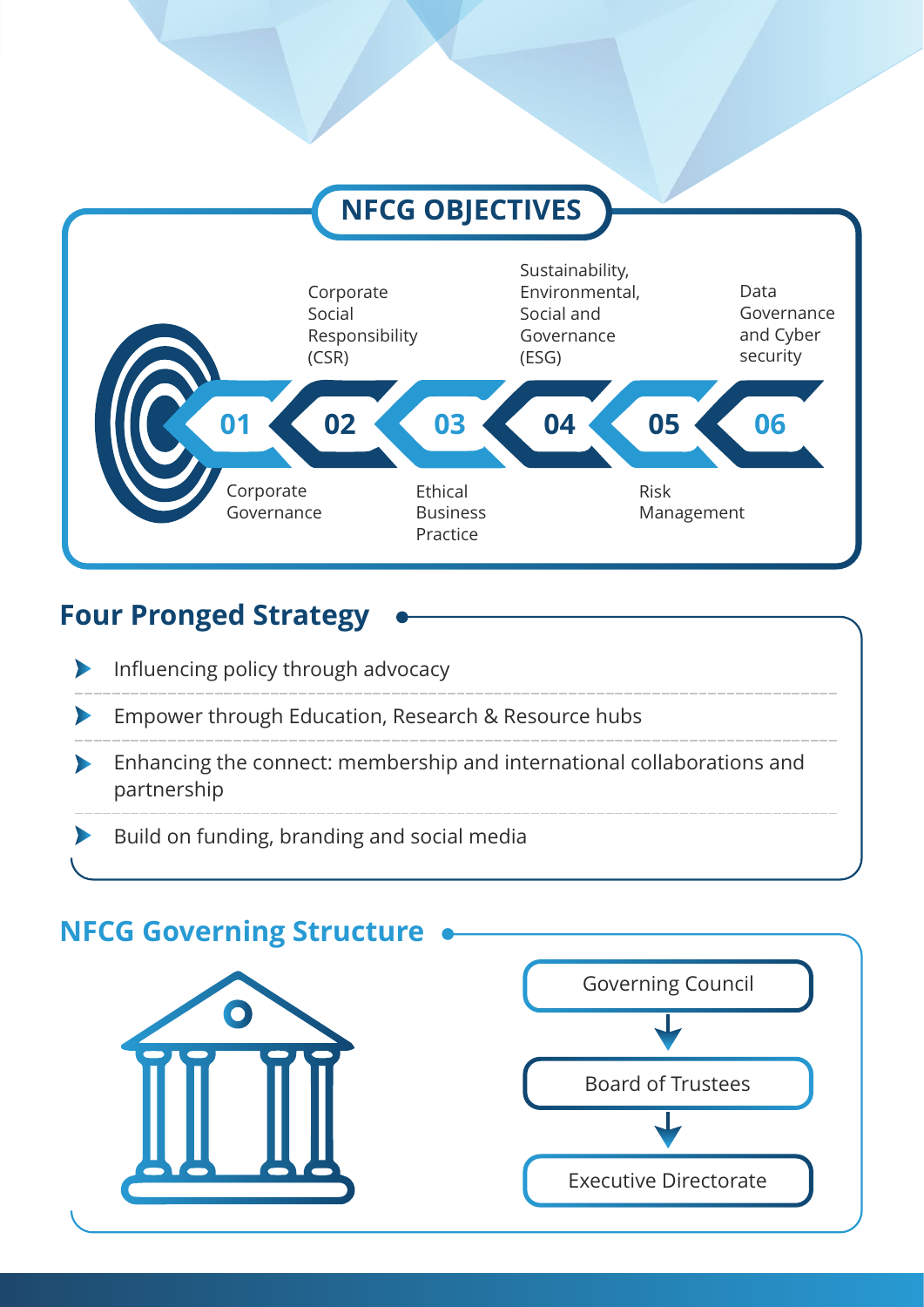**Governing Council:** Works at the apex level for policy making and giving strategic direction. It is Chaired by the Hon'ble Minister of Corporate Affairs, Government of India.

**Board of Trustees:**Deals with the implementation of policies and programmes and laying down the procedure for the smooth functioning. It is led by the Secretary, Ministry of Corporate Affairs.

**Executive Directorate:** The Executive Directorate provides the internal support to NFCG activities and implements the decisions of the Board of Trustees. The Executive Director is the Chief Executive Officer of NFCG. The Executive Director also functions as the Secretary of the Council and of the Board and is supported by full time dedicated professional secretariat.



### **Accreditations**

With 47 Institutions accredited as National Centre for Corporate Governance, NFCG provides a unique platform that synergies the work of Industry, Professional Institutions, Government and Regulators (like SEBI, IRDAI, IBA, etc.) towards better governance of the Corporates in India.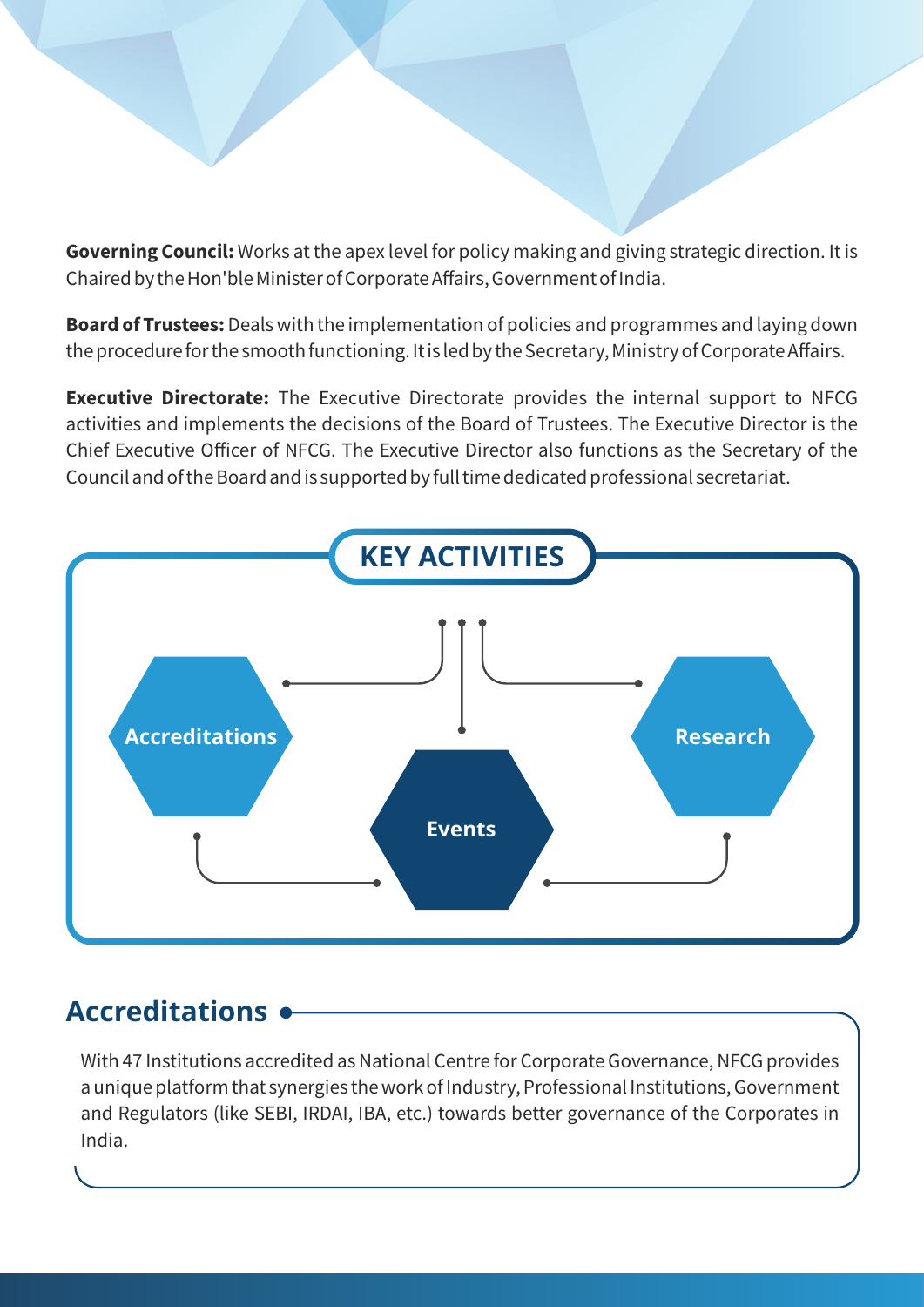#### **Accredited Institutions**

- > Administrative Staff College of India (ASCI), Hyderabad
- ? Annamalai University, Tamil Nadu
- **>** Asia Pacific Institute of Management, New Delhi
- $\blacktriangleright$  Banasthali Vidyapith, Rajasthan
- **EX Centre for Organization Development,** Hyderabad
- **EXECUTE: Indian Chamber of Commerce, Kolkata**
- **EXECUTE:** Indian Institute of Foreign Trade, New Delhi
- **Philter institute of Forest Management,** Bhopal
- ? Indian Institute of Management, Ahmedabad
- **Indian Institute of Management, Bangalore**
- **Indian Institute of Management, Calcutta**
- **> Indian Institute of Management, Kozikhode**
- ? Indian Institute of Management, Lucknow
- ? Indian Institute of Management, Ranchi
- ? Indian Institute of Management, Rohtak
- Indian Institute of Management, Tiruchirappalli
- ? Indian Institute of Social Welfare and Business Management, Kolkata
- ? Indian Institute of Technology, Kharagpur
- **EXECUTE:** Indian Institute of Technology, Roorkee
- **EX Indian School of Business, Hyderabad**
- **Indira Gandhi National Open University, New** Delhi
- Institute of Engineering & Technology, Alwar
- **EXECUTE:** Institute of Management Technology, Nagpur
- Institute of Public Enterprises, Hyderabad
- ? International Management Institute, Kolkata
- ? Jamnalal Bajaj Institute of Management Studies, Mumbai
- ▶ Loyola Institute of Business Administration, Chennai
- **>** Management Development Institute, Gurgaon
- **> NALSAR University of Law, Hyderabad**
- **>** Narsee Monjee Institute of Management Studies, Mumbai
- ? National Institute of Securities Markets, Navi Mumbai
- **>** National Law Institute University, Bhopal
- **>** National Law School of India University, Bangalore
- **>** National Law University, Delhi
- **> National Law University, Jodhpur**
- ▶ Rajiv Gandhi Indian Institute of Management, Shillong
- ▶ S P Jain Institute of Management and Research, Mumbai
- **>** School of Management Sciences, Tezpur University, Assam
- **>** Shri Ram College of Commerce, New Delhi
- **>** Sri Aurobindo Foundation for Integral Management, Puducherry
- **>** Symbiosis Institute of Management Studies, Pune
- The Energy and Resources Institute, New Delhi
- $\blacktriangleright$  The WB National University of Juridical Sciences, Kolkata
- **>** University Business School, Panjab University, Chandigarh
- ? Xavier Institutes of Management, Odisha
- ? Xavier School of Management, Jamshedpur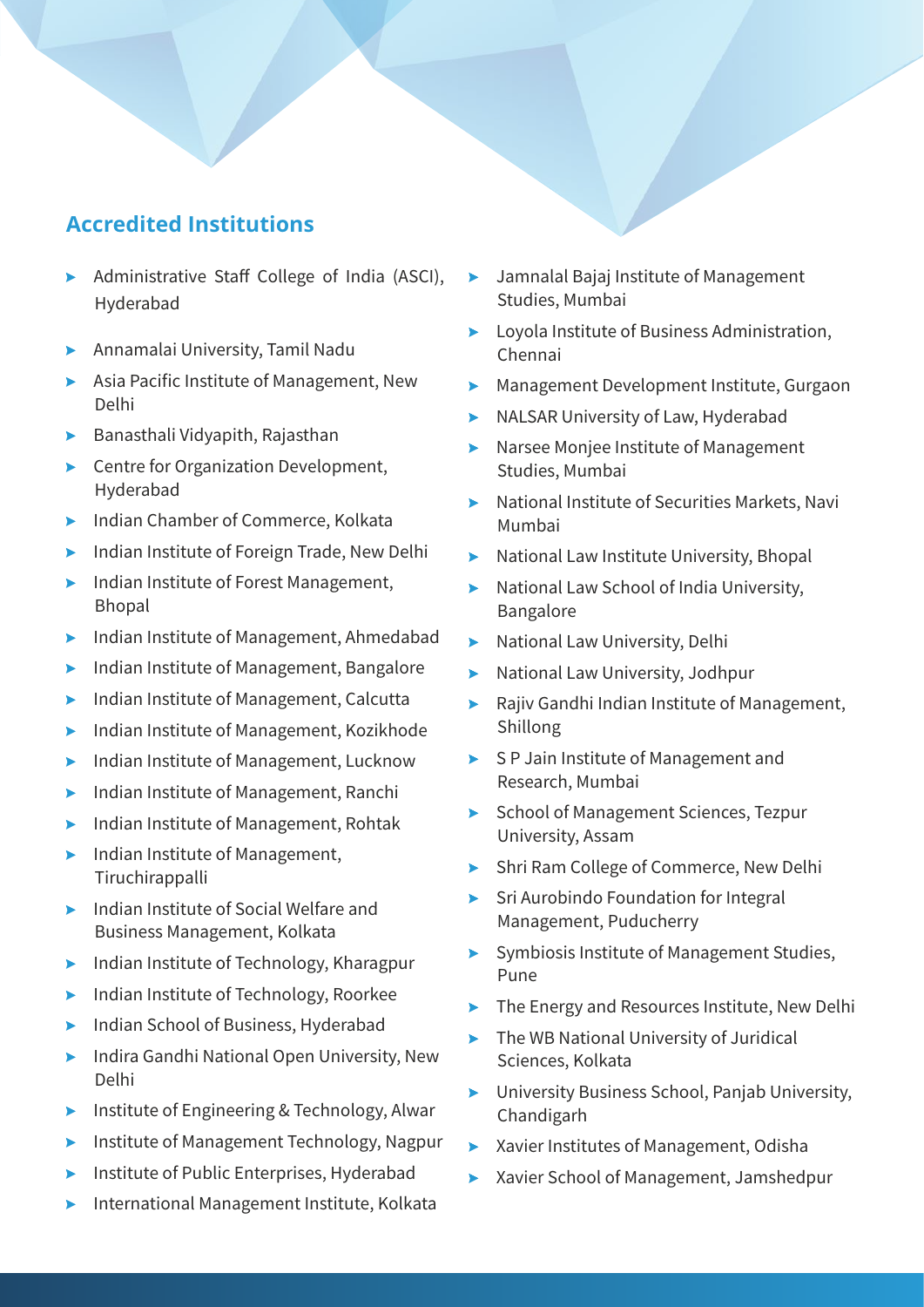#### **Events**

More than 300 advocacy events on Corporate Governance and related subjects have been organized by NFCG under the aegis of Ministry of Corporate Affairs. These programs have facilitated awareness, education, and promotion of good Corporate Governance practices among Corporates and individuals across the country.



National Foundation for Corporate Governance (NFCG), under the aegis of MCA has actively participated in the "Azadi Ka Amrit Mahotsav (AKAM)" to celebrate and commemorate 75 years of India's independence and the glorious history of its people, culture and achievements.

NFCG has organized four regional events/panel discussions on "Self – Reliant MSMEs: Imperative for the Indian Economy" under the PM's clarion call for "Atmanirbhar Bharat" in all the four regions of the country.

- ? **Western Region:** Taj Mahal Palace, Mumbai on 29<sup>th</sup> October 2021
- ? **Eastern Region:** The Park Hotel, Kolkata on 08<sup>th</sup> December 2021
- ? **Southern Region:** Hotel Ramada Plaza, Chennai on 28<sup>th</sup> March 2022
- ? **Northern Region:** Hotel Royal Orchid, Jaipur on 6<sup>th</sup> May 2022

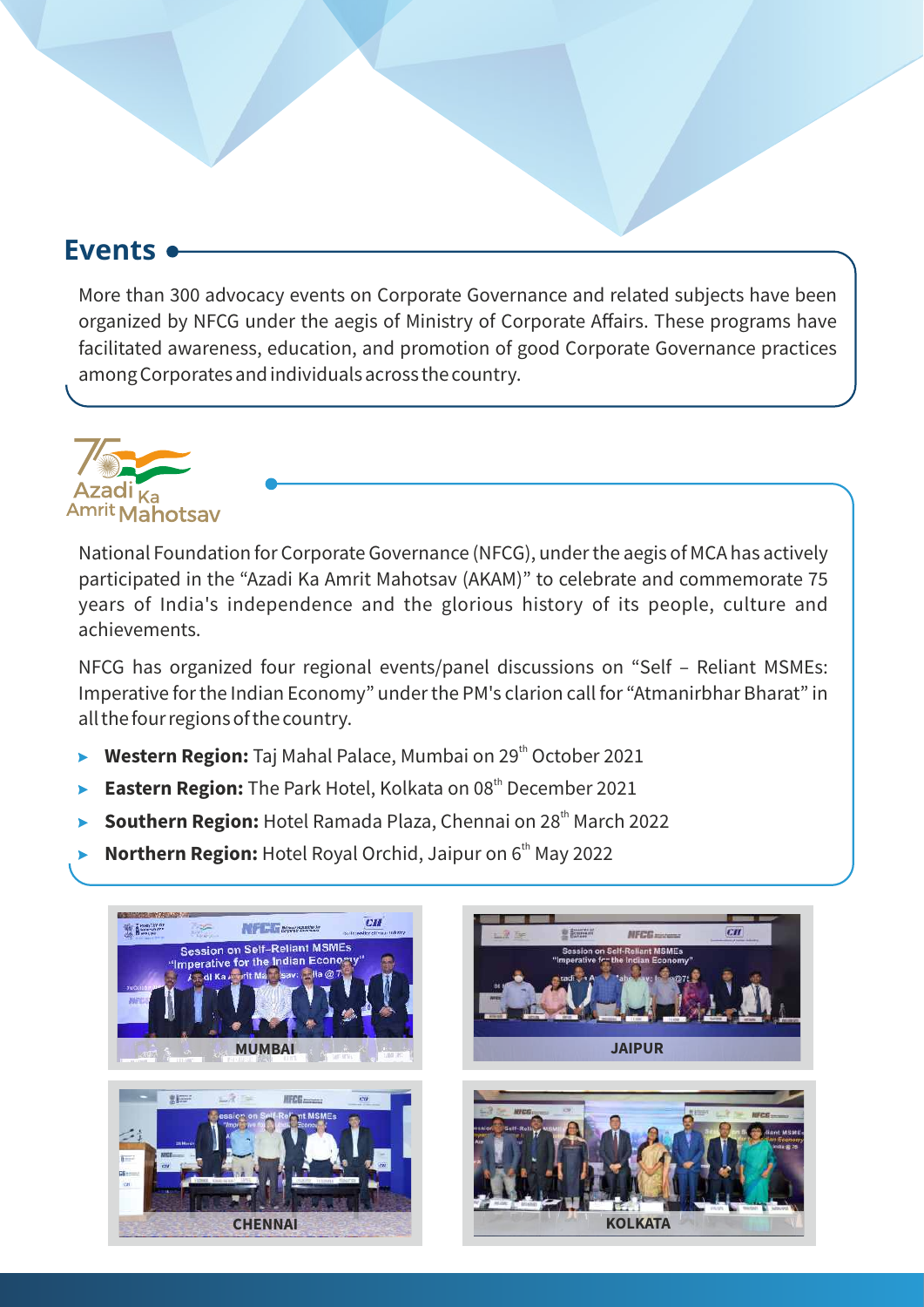#### **Research**

40 research papers / studies on Corporate Governance have been completed under the aegis of NFCG and many are in the process. These papers cover various issues / topics relating to Corporate Governance including CSR, Independent Directors, Sustainability, etc. Some of the latest research papers include study on:

- $\blacktriangleright$  Enhancing the role of Businesses towards achieving the SDGs in India
- **EXECT** Training Women for leadership and Corporate Governance, Synthesis of Eastern and Western Practices.
- ▶ Best Boardroom Practices Comparison Between Select Companies from Germany and India
- **Enhancing Competitiveness of Central Public Sector Enterprises, the rise of the** elephant.
- The Changing face of Corporate Ethics and the Enhanced Role of Corporate governance in India.
- **Discipline of Independent Directors: From Code to Contribution.**
- **EXECO PERICA COVERTER CORPORTED EXECUTE:** Corporate Governance Practices in Asia.
- $\triangleright$  Research on the perception among the Entrepreneurs of Small and Medium Enterprises about the Benefits of Corporate Governance.
- $\triangleright$  Study on the State of Gender Diversity in Indian Corporate Boardrooms.
- ? A Study on Risk Management and Internal Controls in Medium Sized Family Managed Listed Companies.

## **NFCG Publications**



*Compendium on* **Corporate India:** Corporate Sector & Inclusive Growth



**India Inc Marches Ahead:** Proceeding of ICW 2009



*Coffee Table Book* **India Unlimited:** A Corporate Journey